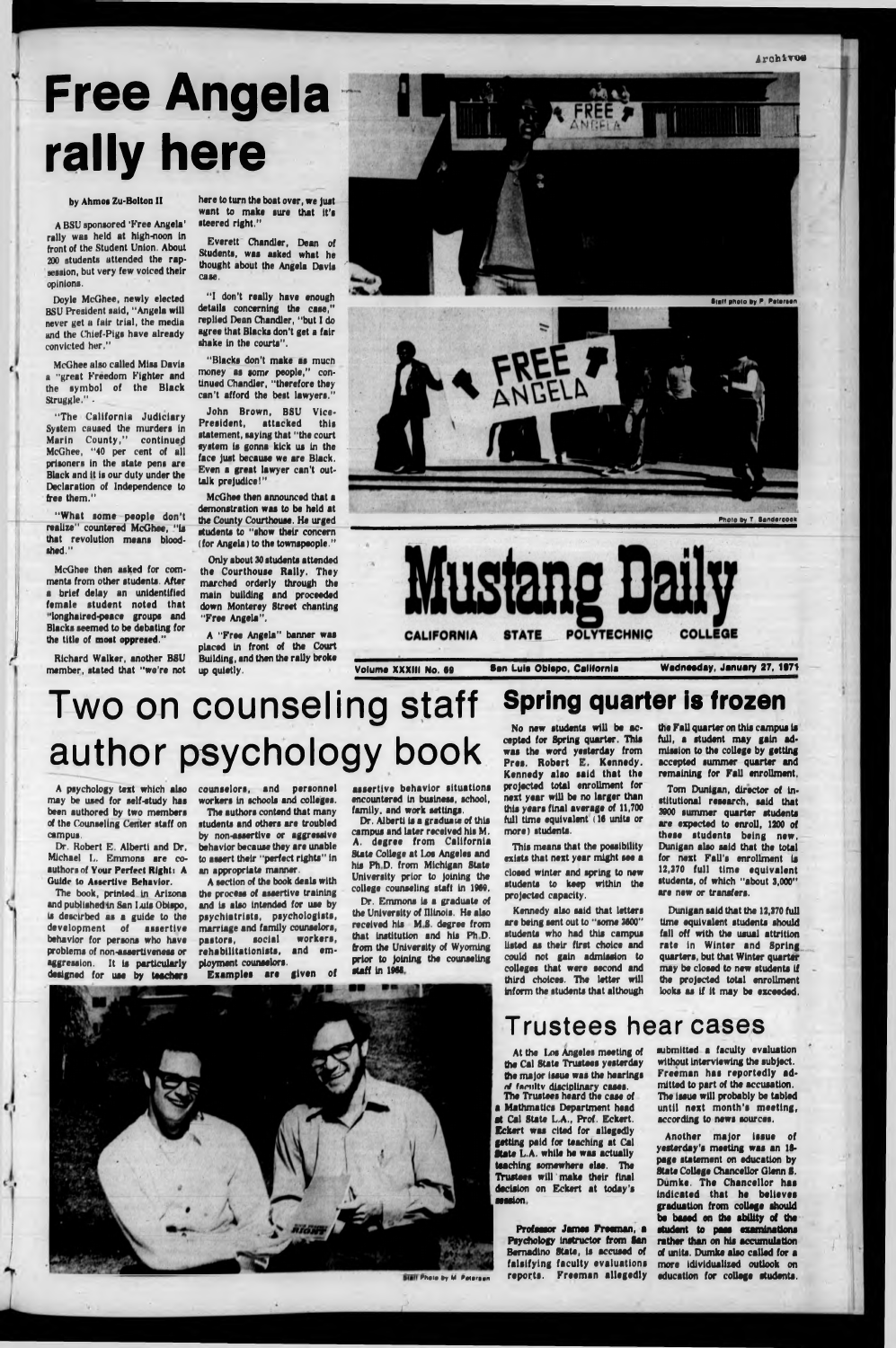**Fsee 2** Mustang Daily, Wednesday, January 27, 1971

## **C olt sale totals \$8,400**

Four Thoroughbred colta from this achool were sold at auction for \$8,400 In the California Th ar og h bred Breeders Association Winter Sale at Pomona.

The school's top selling colt was Pappa's Picture, by Pappa's All out of Ladly Avila purchased by Don M. Stucki, Littleton, Colr. for \$2,700.

Father's Tux, by have Tux out of Charge to Father, brought a high

**PAINT** 

**Wallpaper** 

**Wames Paints**

**544 1688**

**Cuitom T shirts. The more you order, the better the price. Oive your group • now Ieoh tor Spring. The Seach Ball in Avila 995-2107** 

Citroen for sale '45 station wagon **With air cond Mr. Leon 54S 2V04 Ooou cond, paint, etc,**

Sacrifice 1970 Barracuda, VB, **auto., console, low mileage, excel, cond. 772 SS55 evening\*.**

**Bultaco bike 200 cc. .025 over size, trail sproket, and larger tires, comp, release, 771 2444.**

**HBLFI Must sell my '47 DATSUN 4door sedan New tlras, clutch excellent condition. Aiklng \*1,000.** Call Susan \$44-5276.

**One Male Student needed to share** house with 4 others. **\$50 a month. Los Osos. 521 0445.**

Olive Tree, 2 br furn apt. TV, **carpet, deck on creek, pool sau. Jim or Rick C lab Eng W., or** 544 **5074**

**Europe Jet Charter flights from** 1248. round—trip. Call filght **Chairman D. Loring 544-2255.** 

Youth cards, flight loads for stand by, fares, schedufes, travel **posters, films, etc. Available through your TWA campus rsp. Joe Boud at \$42,3080.** 

**AQUARIAN SUN BURST** A visual art-lite show to re**member l IS pro|ector»,2 ■ S'n4' lite boxes, silent movies, ect. Special rates for class displays and private parties. S44 S473**

**WANTED TO BUY IV70 U.S. Mint Sets will pay \*10.00 Each. See Herb.King S Queen Stereo**

### **Automotive**

bid of \$2,500 from James D. Vincent of Nuevo, Calif. Irlah Host purchased by Jack Diamond of Vancouver, British Columbia, and Rummage Thru purchased by Jack Varia of Parkfield, Calif. brought \$1,600 each.

**MUST SILL'S! Ford Mustang \*550 Call \*44 1204 ask tor Lennls.**

CAPE KENNEDY UPI--Russia's successful landing of an automated probe on Venus gives the Soviets at least a five-year lead over the United States in the exploration of the surface of another planet.

And there have been repeated hints from Soviet scientists and<br>commentators that last commentators December's Venus 7 landing was just the start of an extensive

**Roommate wanted: tor I men apt.** 1240 Fredericks, No. **B. See any lime call \*410\*71**

**Rooms tor rent at the Anderson Hotel. All rooms with private bath. \*45 per month S42 0\*00.**

**24 Yr. old needs female Rmate by** Feb 15 must be neat quiet \$62.50 mo. 3 biks from school 544-5338.

Far out 2 bdrm luxury apts fireplace, etc. Madonna Rd area **M5 ea. for 4 students: 544-2255.** 

Russia appears to be con-<br>entrating on Venus, Three centrating on Venus. probes in addition to Venus 7 penetrated the thick Venusian atmosphere during the past four years. There have been no announced Soviet Mars missions since 1964, and no prior ones succeeded.

### **Transportation**

**IU R O F I CHARTERS. Several schedules available. Coordinator: Professor Mergeret Paal, 247 Roycroft, Long Seech \*0\*01 312 421 217V**

## **Planet probe on Venus**

The space agency had hoped to receive funds In the upcoming fiscal 1972 to start work on ar. ambitious series of automated spacecraft to capitalize on an unusual alignment of the outer planets and make "grand tours" of them In the late 1970s and early 1980s. The fate of the grand tour plan is now in doubt, however, because of the budget squeeze.

The colts were produced by mares maintained In the foundation herd for use In Instructional programs in horse management. The heard was established by donations of members of the CTBA, and is cared for by students.

Accompanlng the horses to sale were Robert Hadley, Animal Science Instructor, and students Gabe Davide and Barney Quzenske.

> **TIRES FOR EVERY FOREIGN AND DOMESTIC COMPACTS 12" and 11"** Check our prices before you buy! **1001 Marsh**

**McCracken's ARCO**

Aronin, 43, has been a guest lecturer at over 30 architectural schools, has served on the Mayor's Panel of Architects In New York City, has conducted a weekly radio series in New York for 11 years and is a promnent world-wide figure architectural circles.

planetary exploration program. Te United States also has

ambitious plans to explore the planets, but severe budget cutbacks have delayed some projects and threaten to affect more. The scope of the U.S. program may be revealed Friday when President Nixon presents next year's budget to Congress.

In any event, the U.S. is devoting most of its planetary funds to exploring Mars because scientists say the red planet has

the best chanre of harboring some form of life.



America's Mars programs of the 1970s begin In may when the space agency will launch two Mariner television scouts designed to orbit Mars and flash back photographs of 70 per cent of the Martian surface.

These will be the first spacecraft to orbit another planet and scientists hope the Mariners will operate long enough to show seasonal changes on Mars.

America's big step in unlocking the secrets of the planets is now scheduled to come in 1976 when two large and sophisticated Viking spacecraft will land softly on Mars and search for life. The \$800 million Viking program will mark America's first attempt to land on another planet.

In addition to the Mars exploration, the United States plans to send a Mariner past Venus on to Mercury for the first time in 1973. And two Pioneer probes will probes will be launched in 1972 and 1973 on two-year,half-billionmile missions to within 100,000 miles of the great planet Jupiter.

## **AIA guest on campus**

Attention Architecture majors. Attention all students. The word la out. Be there for sure.

Tomorrow at \$ pm In the Architectural Gallery, the Vice President of the American Institute of Architects, Jeffrey Ellis Aronin, will speak. His topics will entail a slide show containing 240 slides on the subject of his book entitled, "Climate and Architecture", and will touch upon the subject of student Involvement, "What is the role of the student In a professional society?"

The featured gueat speaker is visiting this campus for the entire week. A resident of New York, Aronin is visiting the work labs of the students offering help and criticism. He is license In several states and is certified by the National Council of Architectural Registration Boards.

### **CCR field trip**

The California College Republicans are planning to take their annual field trip to Sacramento this coming February 4. Prior to the trip, members will take part In the State Central Committee meeting

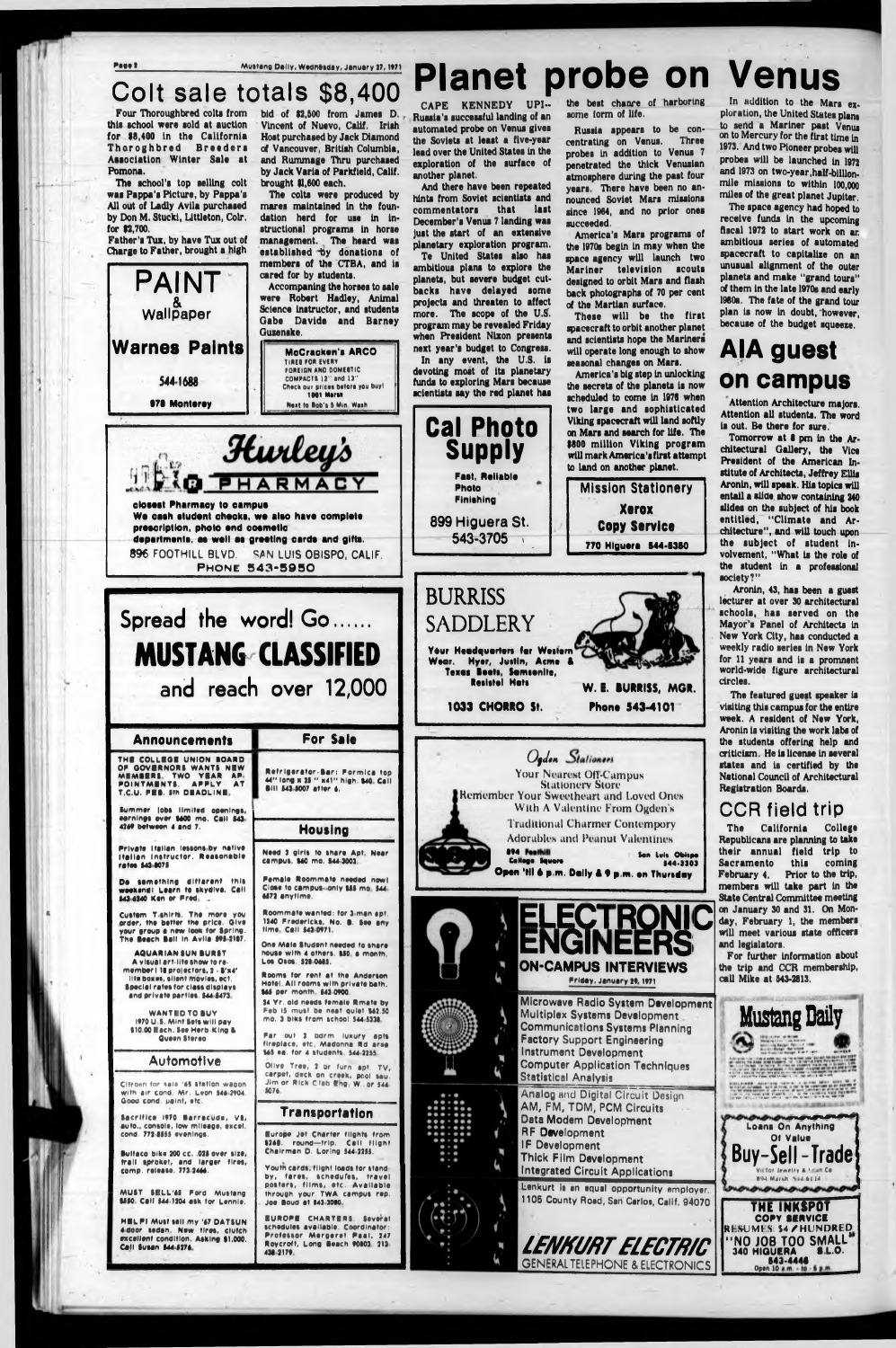

| <b>CHEESE</b><br><b>LARGE GRADE AA</b><br>EGGS 47c.                                                  | i coupon per person<br>$\mathbf{S}$<br>YOUNG'S GIANT FOOD INN<br><b>DELGADO'S</b><br><b>CORN</b><br>$10c$ $\circ$<br><b>TORTILLAS</b> |
|------------------------------------------------------------------------------------------------------|---------------------------------------------------------------------------------------------------------------------------------------|
| <b>STOKELY'S</b><br><b>STOKELY'S</b><br><b>25c</b><br><b>29 OZ. Can</b>                              | SWISS MISS<br><b>PIES</b><br>25c.                                                                                                     |
| <b>PEACHES</b><br><b>STOKELY'S</b><br><b>16 oz. can</b><br>$5/$ \$1.00<br><b>BEANS</b><br><b>CUT</b> | <b>FOSTER FARMS</b><br><b>CALIFORNIA GROWN</b><br><b>FRYER</b>                                                                        |
| <b>STOKELY'S</b><br>14 oz. bottle<br>$5/$ \$1.00<br><b>CATSUP</b>                                    | 49с.<br><b>PARTS</b><br><b>LEGS, THIGHS</b>                                                                                           |
|                                                                                                      | <b>FARM FRESH PRODUCE</b>                                                                                                             |
| <b>BIb.</b> bag<br><b>69c</b><br><b>GRAPEFRUIT</b>                                                   | <b>FARM FRESH</b><br>CABBAGE                                                                                                          |